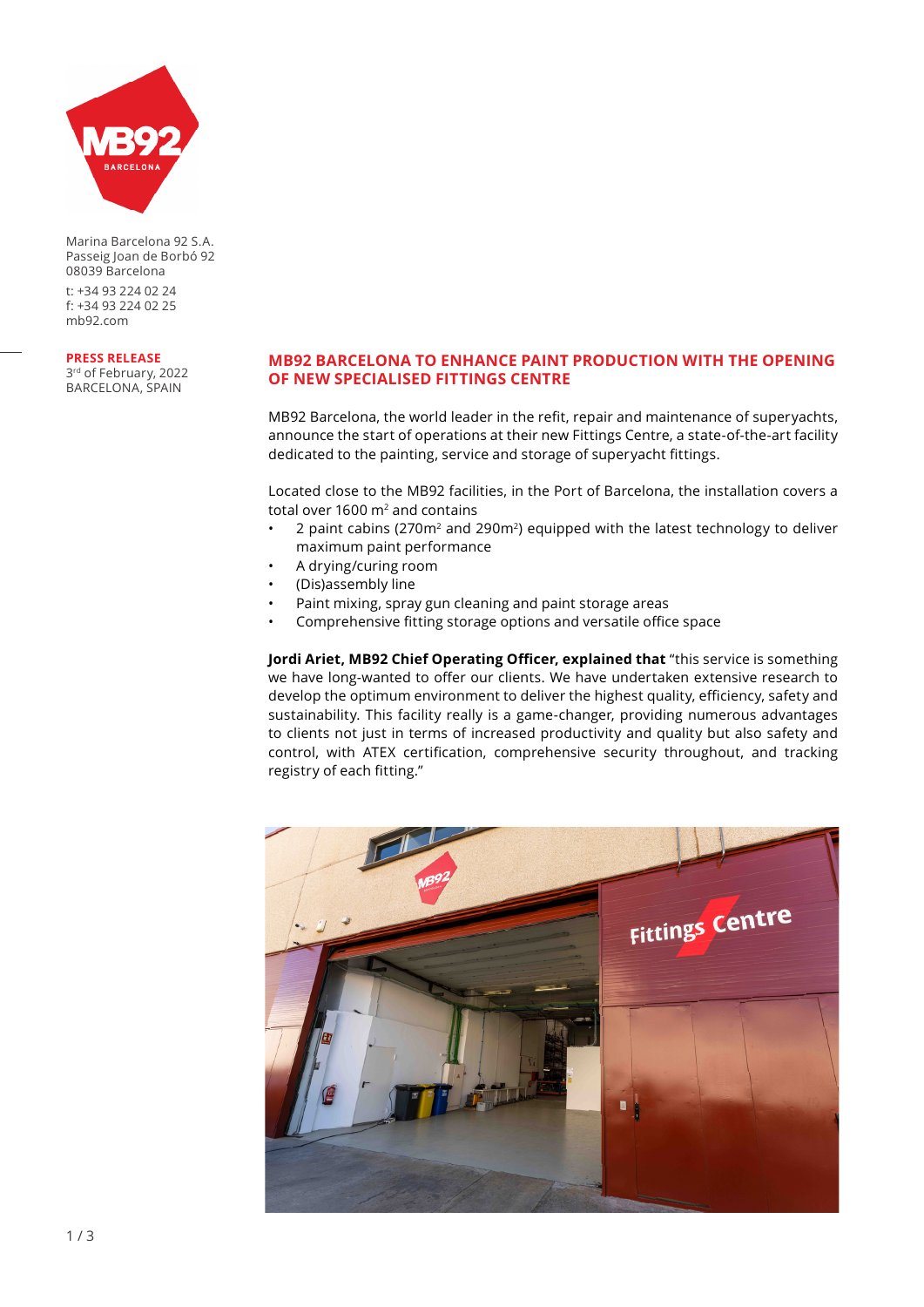

Marina Barcelona 92 S.A. Passeig Joan de Borbó 92 08039 Barcelona

t: +34 93 224 02 24 f: +34 93 224 02 25 mb92.com

### **PRESS RELEASE**

3rd of February, 2022 BARCELONA, SPAIN

The cabins have the capacity to control important variables such as humidity, air flow and temperature thanks to the latest in aero thermic climate control and scrubber technology. Not only does this facilitate better results in painting and curing but, alongside the residue treatment system, supports the company's drive towards more sustainable solutions.

**Mr Ariet added that** "we are already seeing the benefits in just a short period of operation. With fittings now centrally managed at the centre, we can monitor, and reduce emissions and VOCs more effectively. Furthermore, we can liberate space in the shipyard traditionally occupied by tents for other services. I am looking forward to seeing how we maximise the potential this facility offers."